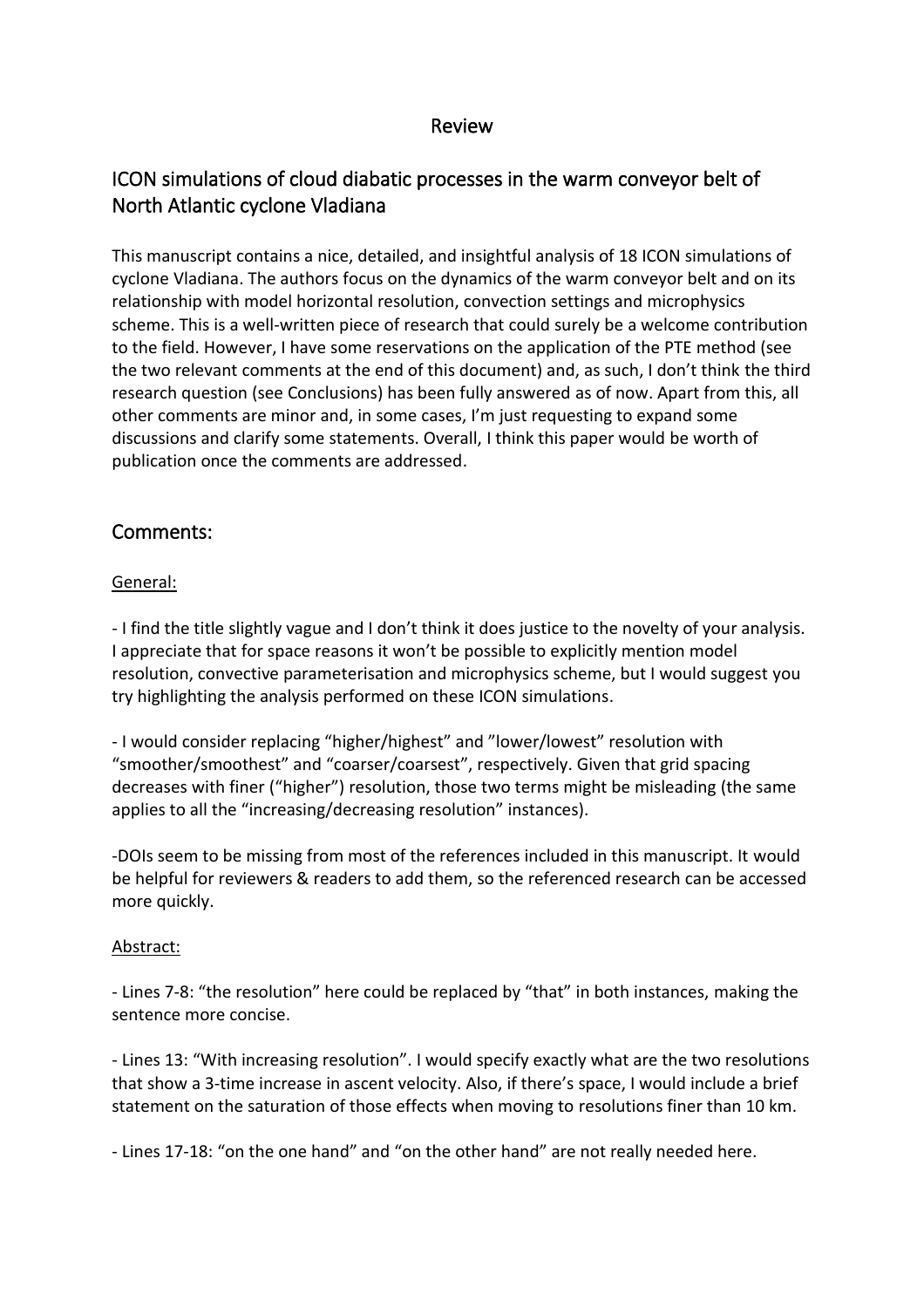#### Introduction:

- General: There is a sort of jump between the first two paragraphs, describing the WCB, and the following one, starting with "Despite decades of model development…". I would suggest improving the link between the different topics presented and/or to try change the order of paragraphs and see if the readability improves.

- Lines 23-24: "Most of the diabatic processes occur within coherent streams of ascending air known as warm conveyor belts". This is a bold claim and I don't think the papers referenced justify it. I understand the reasoning behind it, but I would still like it to be rephrased (or properly justified) as substantial diabatic processes can be found in many other parts of the cyclone, even outside the warm sector.

- Lines 44-45: It might be better saying ".. in which horizontal grid spacing is reduced to a few kilometers.." (or something similar, should you prefer taking into account spectral models).

#### Method:

- Lines 89-90: Could you give some motivation as to why it is ok that the model follows a " tropical Atlantic setup"?

- Line 91: Consider moving the domain description here (or motivate why it should stay at lines 106-107).

- Line 94: Did you consider running half-explicit convection (i.e., with only shallow or deep parameterisations disabled)? I'm not asking you to run anymore simulations, I was just wondering if you thought such as setup could be useful (possibly in future works?)

- Line 105: Could you briefly specify here how what the 18 simulations are? (I don't think a table is needed, a sentence in the text should be enough).

- Figure 1: I would replace the PV colour scale with a more intuitive (and colour-blind friendly) one. I understand the emphasis on the 2 PVU value, but I think it could just by highlighted with a red contour line, while using a more logical colour scale for the shading. Also, I would replace 'EQ' with '0W' on the x axis.

- Line 135-137: "from every grid point": this would suggest that simulations with finer resolutions have more trajectory starting points, whereas line 137 indicates that this is not the case as "the seeding points are based on the 20 km simulation. For all resolutions….". I assume the latter is true but a clarification is needed, for example moving this second quote up to line 135 (and, if my assumption is wrong, "number" needs to be replaced with "proportion" at line 9).

- Line 147: "As a result, …" could you clarify why this point about slantwise convection is a consequence of using off-line rather than on-line trajectories?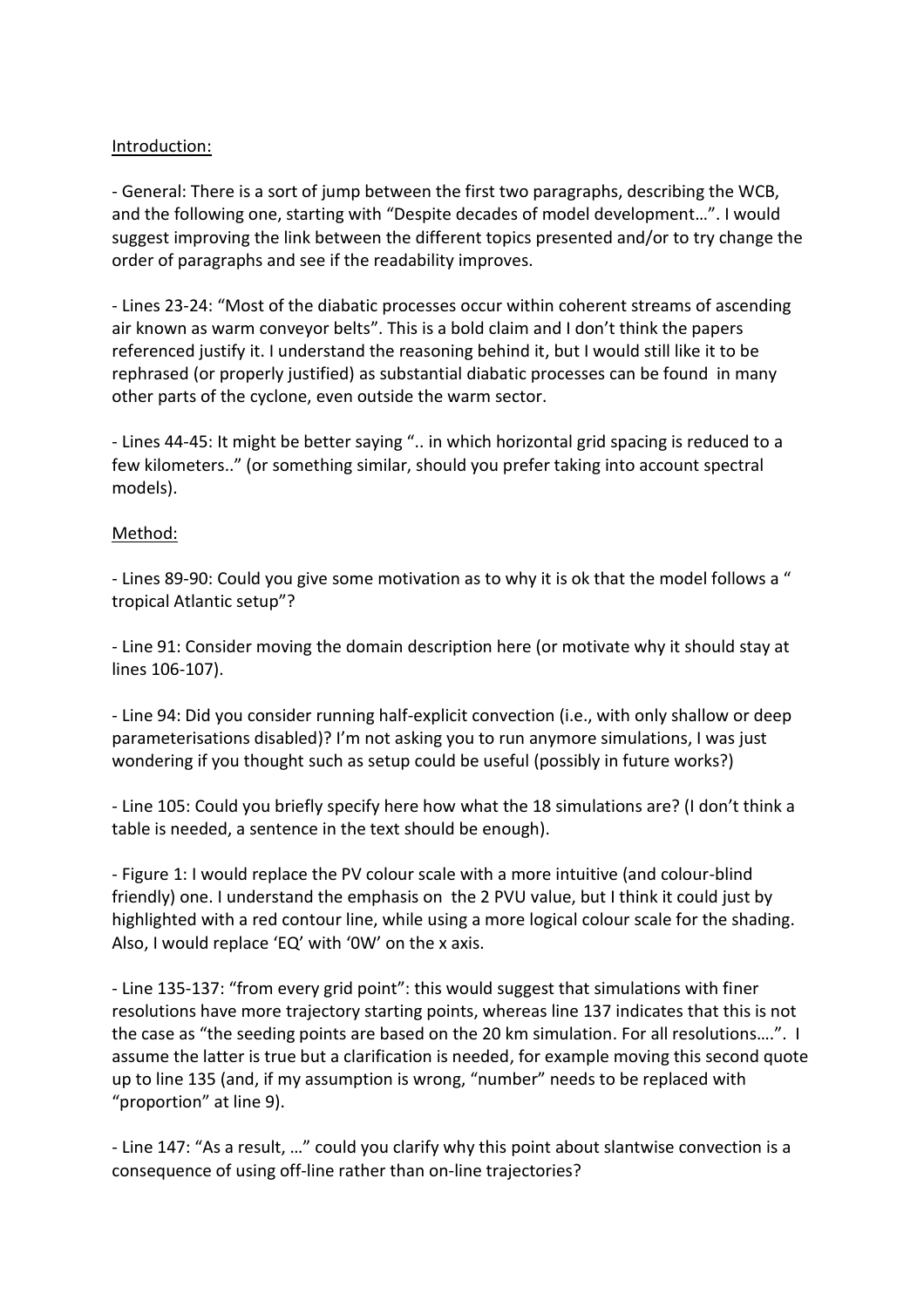- 2.4 Diabatic Heating: Are these tendencies computed on-line by the model?

### WCB trajectories:

- Lines 177-178: Is it possible to be more quantitative here? (giving more context to the following split into subsets, and Figure 4)

- Line 182: I would say "more" than 10 times, looking particularly at Figure 3.

- Lines 185-187: Again, could you make this statement more quantitative?

- Figure 4: How are the boundaries of the rectangular domains defined? Is there any motivation to not just stop at an "anticyclonic vs cyclonic" decomposition?

- Figure 5: I would consider changing this figure to a 4-panel one, to separate total and subclasses counts. other solutions are welcome, as long as they make it clearer to interpret (I find having all and subclasses together, and on two different scales, slightly confusing).

- Figure 6: I suggest making this a 2x2-panel figure (a similar consideration applies to Fig 8, which could become a 3x2 or 2x3 one). I think that using colours would help differentiating between the various points. Also, I suppose that "mean ascent height" indicates the mean pressure difference between beginning and end of the ascent, rather than the pressure value half-way through the ascent. I think a clearer name for this quantity might be needed (if instead it is the latter, the y-axis should be reversed).

- Lines 216-217: Based on this result, can we say that in coarser simulations we see fewer WCB trajectories because generally ascent is less vigorous? Or are there other factors at play?

- Line 221: Can you elaborate on the reasons behind this statement? (slower ascent because trajectories are off-line)

- Line 234: I would add a rough timing of the two main periods.

- Fig 7: Given that Δh is approximately proportional to - Δ(logP), have you considered using log-scale in all panels (in Fig 7 elsewhere in the manuscript) where pressure is on the x or y axis?

- Line 239: I completely agree with you on the expected PV vertical profile, but this might not be familiar to all readers. Could you add a reference?

- Lines 249-250: I'm not sure I agree with this sentence. Even if the output of a 2.5km simulation is regridded to 40km, that simulation was run with the model being able to resolve processes well below 40km (although I appreciate that coarsening the output will smooth out the patterns).